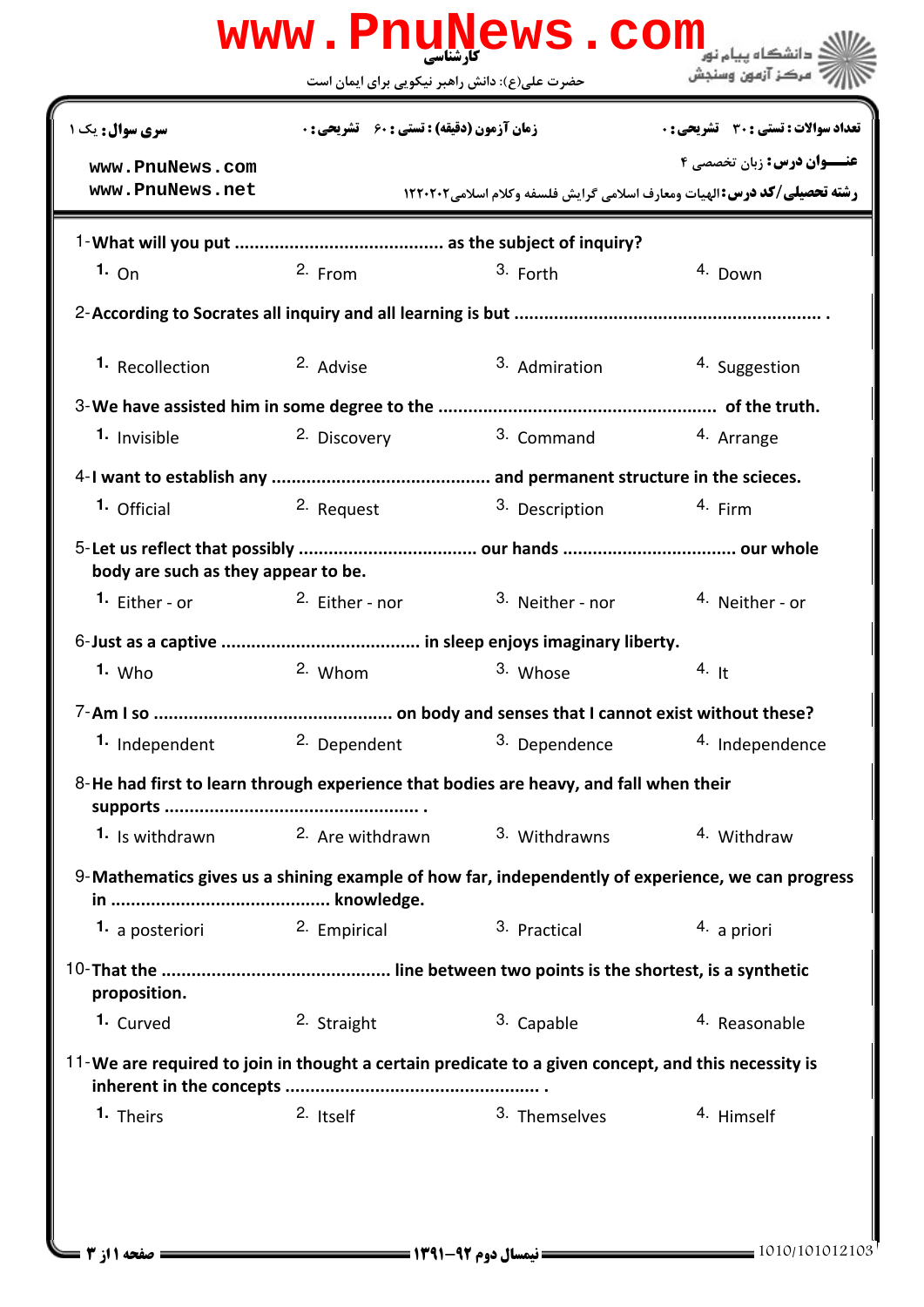| www.PnuNews.com<br>دانشگاه سام نر                                                                    |                                                                       |                  |                                                                                   |  |  |  |  |
|------------------------------------------------------------------------------------------------------|-----------------------------------------------------------------------|------------------|-----------------------------------------------------------------------------------|--|--|--|--|
|                                                                                                      | حضرت علی(ع): دانش راهبر نیکویی برای ایمان است                         |                  | مركز آزمون وسنجش                                                                  |  |  |  |  |
| <b>سری سوال :</b> یک ۱                                                                               | <b>زمان آزمون (دقیقه) : تستی : 60 ٪ تشریحی : 0</b>                    |                  | <b>تعداد سوالات : تستی : 30 ٪ تشریحی : 0</b>                                      |  |  |  |  |
| www.PnuNews.com                                                                                      |                                                                       |                  | عنــوان درس: زبان تخصصي ۴                                                         |  |  |  |  |
| www.PnuNews.net                                                                                      |                                                                       |                  | <b>رشته تحصیلی/کد درس: ا</b> لهیات ومعارف اسلامی گرایش فلسفه وکلام اسلامی ۱۲۲۰۲۰۲ |  |  |  |  |
| 12-The proper problem of pure reason is contained in the question:                                   |                                                                       |                  |                                                                                   |  |  |  |  |
|                                                                                                      | 1. How are a posteriori synthetic judgements possible?                |                  |                                                                                   |  |  |  |  |
|                                                                                                      | <sup>2.</sup> How are a posteriori analytic judgements possible?      |                  |                                                                                   |  |  |  |  |
|                                                                                                      | 3. How are a priori analytic judgements possible?                     |                  |                                                                                   |  |  |  |  |
|                                                                                                      | <sup>4.</sup> How are a priori synthetic judgements possible?         |                  |                                                                                   |  |  |  |  |
| 13-Analytic judgements (affirmative) are those in which the connection of predicate with the subject |                                                                       |                  |                                                                                   |  |  |  |  |
| 1. Argument                                                                                          | 2. Identity                                                           | 3. Induction     | 4. Contradiction                                                                  |  |  |  |  |
|                                                                                                      |                                                                       |                  |                                                                                   |  |  |  |  |
| 1. Coherence                                                                                         | <sup>2.</sup> Incoherence                                             | 3. Coherently    | 4. Incoherent                                                                     |  |  |  |  |
| 15- It is true that familiar objects, occasionally disappear without any                             |                                                                       |                  |                                                                                   |  |  |  |  |
| <sup>1.</sup> Extract                                                                                | 2. Explanation                                                        | 3. Substance     | 4. Essence                                                                        |  |  |  |  |
| 16-'Self justifying' means:                                                                          |                                                                       |                  |                                                                                   |  |  |  |  |
|                                                                                                      | 1. Something which is groundless.                                     |                  |                                                                                   |  |  |  |  |
|                                                                                                      | <sup>2</sup> Something which is imaginery.                            |                  |                                                                                   |  |  |  |  |
| 3. Something whose credentials as a reason cannot be questioned.                                     |                                                                       |                  |                                                                                   |  |  |  |  |
| 4. Something whose credentials as a reason can be questioned.                                        |                                                                       |                  |                                                                                   |  |  |  |  |
| their lives.                                                                                         |                                                                       |                  |                                                                                   |  |  |  |  |
| 1. Intervention                                                                                      | 2. Overlap                                                            | 3. Substance     | 4. Meaningless                                                                    |  |  |  |  |
|                                                                                                      |                                                                       |                  |                                                                                   |  |  |  |  |
| 1. $By$                                                                                              | $2.$ From                                                             | 3. For           | 4. With                                                                           |  |  |  |  |
| 19-The opposite of 'falsehood' is:                                                                   |                                                                       |                  |                                                                                   |  |  |  |  |
| 1. Falseness                                                                                         | 2. Certitude                                                          | 3. Falsification | 4. Deception                                                                      |  |  |  |  |
| 20-Which one is true?                                                                                |                                                                       |                  |                                                                                   |  |  |  |  |
|                                                                                                      | 1. Demonstration is the most relible form of sense experience.        |                  |                                                                                   |  |  |  |  |
|                                                                                                      | <sup>2.</sup> Syllogism is the most relible form of sense experience. |                  |                                                                                   |  |  |  |  |
|                                                                                                      | 3. Demonstration is the most relible form of syllogism.               |                  |                                                                                   |  |  |  |  |
| <sup>4</sup> Syllogism is the most relible form of propositions.                                     |                                                                       |                  |                                                                                   |  |  |  |  |
|                                                                                                      |                                                                       |                  |                                                                                   |  |  |  |  |